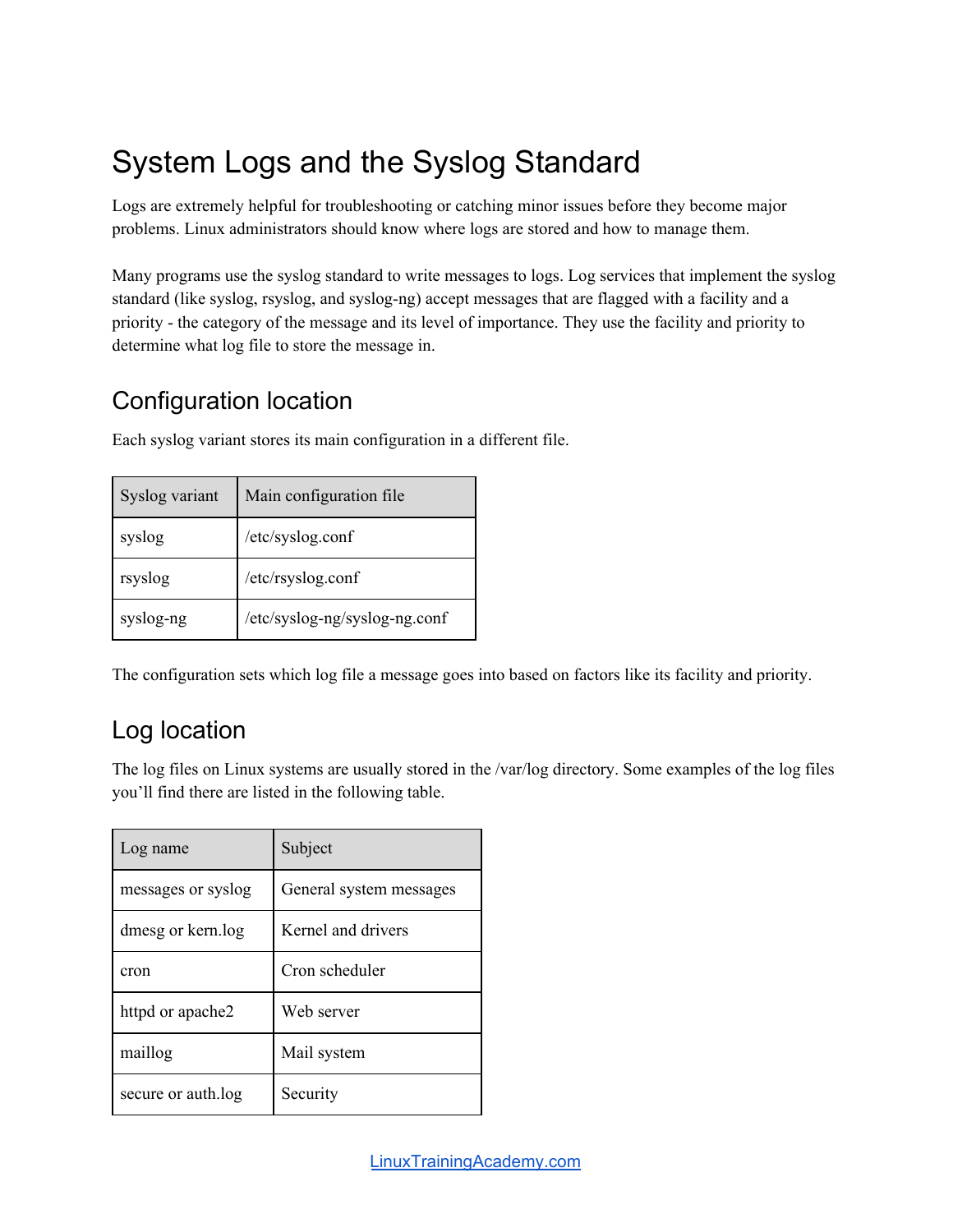### Logger

The logger program lets users and scripts send log entries to syslog.

#### Format

```
logger <OPTIONS> [MESSAGE]
```
#### **Options**

| Option | Description                                                                |
|--------|----------------------------------------------------------------------------|
| -p     | Specify either the priority or facility priority. Default is "user notice" |
| -n     | Log to a remote server instead of the local syslog service                 |
| -t     | Add a tag to the message (default is the username that ran logger)         |
|        | Read the log message from the specified file                               |

If the message isn't specified and -f isn't used, then logger will read from standard input (hit Ctrl-D to end the message).

#### Logger example

This invocation of logger will log the message "System load is low" with the tag "SYSLOAD", the facility "user", and the priority "info". Rather than logging to the local syslog, the log message is sent to the log server at logs.example.com.

logger -t SYSLOAD -p user.info -n logs.example.com System load is low

### Logrotate

The logrotate program prunes logs on a regular basis to keep them from growing too large and filling the disk. When you install a program that generates its own log files instead of using syslog, the installer will usually put a file in the logrotate configuration directory here:

/etc/logrotate.d

Consider the configuration files in that directory to be examples that you can copy and modify for other programs so their logs don't get out of control. Full documentation for the directives in the configuration file can be viewed by running man logrotate.conf.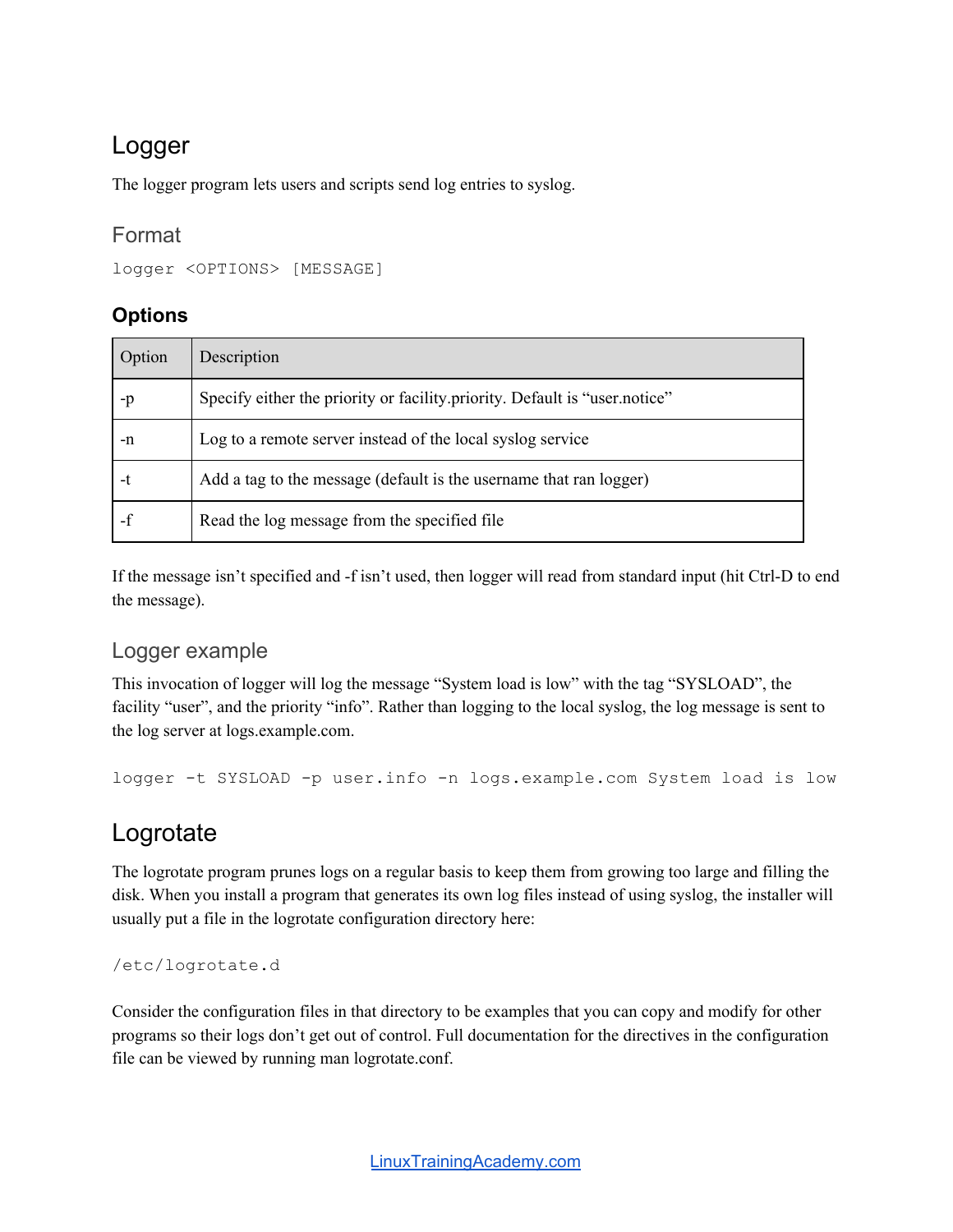## **Priorities**

The priority of a syslog message indicates its severity. The lowest priority is "debug" (usually very detailed information used only when troubleshooting code), and the highest priority is "emerg" (emergency messages that indicate that the system must shut down).

| Priority (low to high) | Description               |
|------------------------|---------------------------|
| debug                  | Debugging messages        |
| info                   | Informational             |
| notice                 | Normal but noteworthy     |
| warning                | Warnings                  |
| err                    | Errors                    |
| crit                   | Critical                  |
| alert                  | Needs immediate attention |
| emerg                  | Renders system unusable   |

Deprecated priorities that might show up on older systems include warn (same level as warning), err (same as error), and panic (same as emerg).